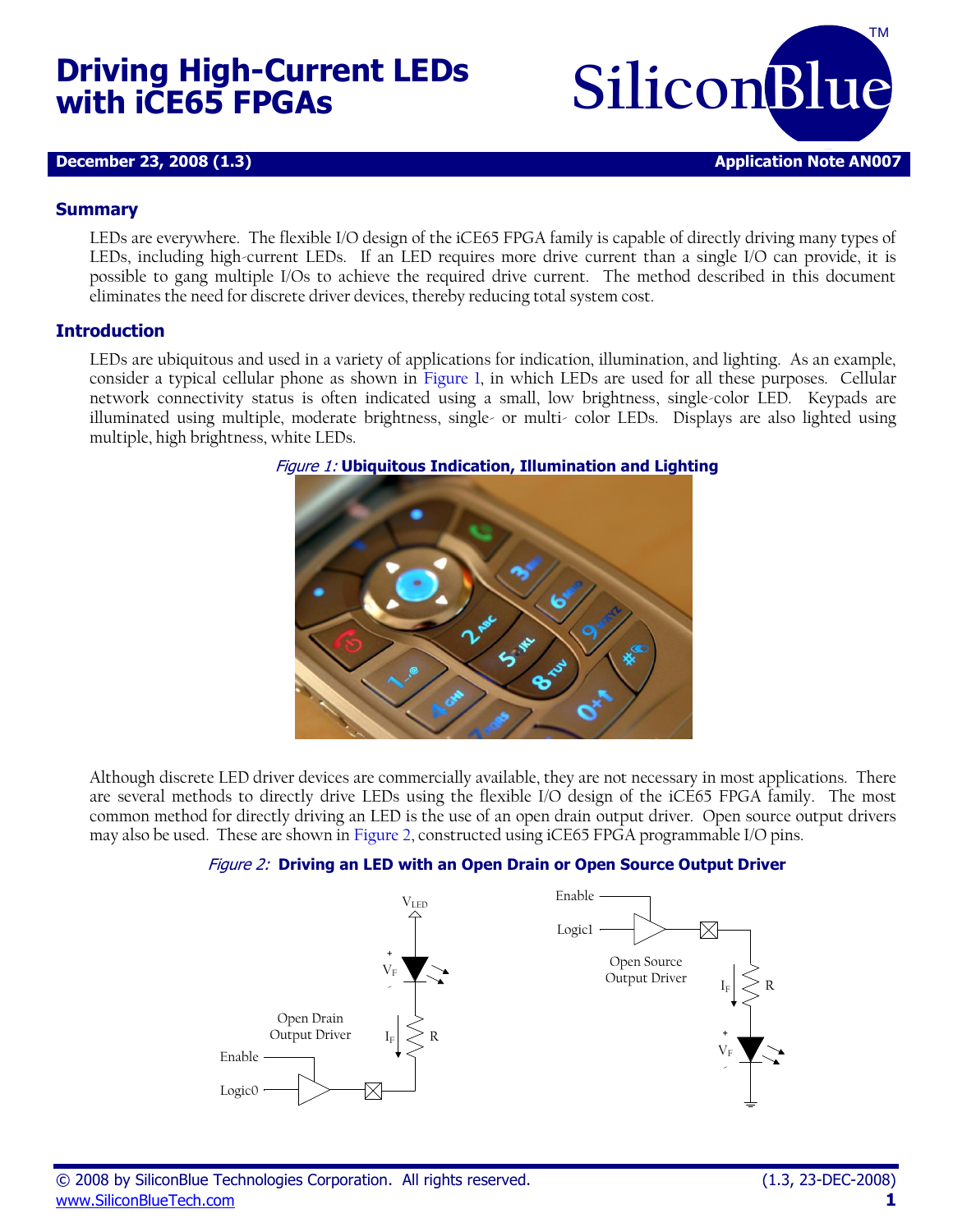# **Driving High-Current LEDs with iCE65 FPGAs**

Open drain outputs are only capable of pulling the pin low. The relevant attributes for an open drain output driving an LED are its I/O Standard, the LED Supply Voltage V $_{\rm LED}$ , V $_{\rm OL(MAX)}$ , and I $_{\rm OL(MIN)}$ . Typically, the LED Supply Voltage is the same as the I/O Supply Voltage,  $V_{CCIO}$ . It is possible to use a different  $V_{LED}$  value as long as  $V_{LED}$  remains within the range specified in the absolute maximum parameter table for iCE65 FPGA pin voltage in the iCE65 FPGA datasheet. [Table 1](#page-1-0) lists recommended iCE65 FPGA open drain output configurations and their relevant electrical characteristics.

<span id="page-1-0"></span>

| <i>Table 1.</i> Recommended ICE65 FPGA Open Drain Output Configurations |                           |                     |                                          |                  |                       |  |  |
|-------------------------------------------------------------------------|---------------------------|---------------------|------------------------------------------|------------------|-----------------------|--|--|
| I/O Bank                                                                | Nominal V <sub>ccro</sub> | <b>I/O Standard</b> | $\mathbf{V}_{\mathsf{OL}(\mathsf{MAX})}$ | $I_{OL(MIN)}$    | V <sub>LED(MAX)</sub> |  |  |
| 0, 1, 2,<br>and SPI                                                     | 3.3V                      | SB LVCMOS           | 0.4V                                     | $11 \text{ mA}$  | 5.5V                  |  |  |
|                                                                         | 2.5V                      | SB LVCMOS           | 0.4V                                     | 8 mA             | 5.5V                  |  |  |
|                                                                         | 1.8V                      | SB LVCMOS           | 0.4V                                     | 5 <sub>m</sub> A | 5.5V                  |  |  |
| 3                                                                       | 2.5V                      | SB LVCMOS25 16      | 0.4V                                     | 16 mA            | 3.0V                  |  |  |
|                                                                         | 1.8V                      | SB LVCMOS18 10      | 0.4V                                     | 10 mA            | 2.3V                  |  |  |

## Table 1: **Recommended iCE65 FPGA Open Drain Output Configurations**

<span id="page-1-1"></span>Conversely, open source outputs are only capable of pulling the pin high. The relevant attributes for an open source output driving an LED are its I/O Standard, the I/O Supply Voltage  $\rm V_{CCIO}$ ,  $\rm V_{OH(MIN)}$ , and I $_{OH(MIN)}$ . [Table 2](#page-1-1) lists recommended iCE65 FPGA open source output configurations and their relevant electrical characteristics.

| Table 2: Recommended ICE65 FPGA Open Source Output Configurations |                                 |                |                                          |                   |  |  |  |
|-------------------------------------------------------------------|---------------------------------|----------------|------------------------------------------|-------------------|--|--|--|
| I/O Bank                                                          | <b>Nominal V<sub>ccro</sub></b> | I/O Standard   | $\mathbf{V}_{\mathsf{OH}(\mathsf{MIN})}$ | $I_{OH(MIN)}$     |  |  |  |
| $0, 1, 2,$<br>and SPI                                             | 3.3V                            | SB LVCMOS      | 2.6V                                     | $12 \text{ mA}$   |  |  |  |
|                                                                   | 2.5V                            | SB LVCMOS      | 1.9V                                     | 9 mA              |  |  |  |
| З                                                                 | 2.5V                            | SB LVCMOS25 16 | 1.9V                                     | 16 <sub>m</sub> A |  |  |  |

Historically, open drain outputs have been the preferred method because TTL output drivers can sink more current than they can source. Many recent CMOS devices, including the iCE65 FPGA family, are capable of pulling the pin high and low equally well.

Even so, an open drain approach facilitates using an LED Supply Voltage,  $V_{\text{LED}}$ , which is higher than the I/O Supply Voltage. With this in mind, [Table 1](#page-1-0) includes 1.8V I/O Standards as they can be used effectively with  $V_{\text{LED}}$  voltages higher than 1.8V. To accomplish an equivalent effect with an open source approach would require a negative, low voltage power rail that is unlikely to exist in most systems.

Other attributes of interest are the forward voltage,  $V_F$ , of the LED at the recommended current,  $I_F$ . These values are specified on the LED datasheet, and are often accompanied by a graph of the current versus voltage behavior for the LED (the IV curve of the LED).

The value of the resistor shown i[n Figure 2](#page-0-1) is calculated to set the desired current through the LED.

# **LED Biasing Requirements**

In order for the output driver to forward bias the LED, the output driver must be capable of generating  $V_F$  across the LED to achieve adequate intensity. One of the following, based on the selected circuit, must be true:

### <span id="page-1-2"></span>**Open-Drain**

$$
V_{LED} - V_{OL(MAX)} > V_F
$$

**Open Source**

**Equation 2**

**Equation 1**

 $V_{OH(MIN)} > V_F$ 

If the relationship is not satisfied, consider using: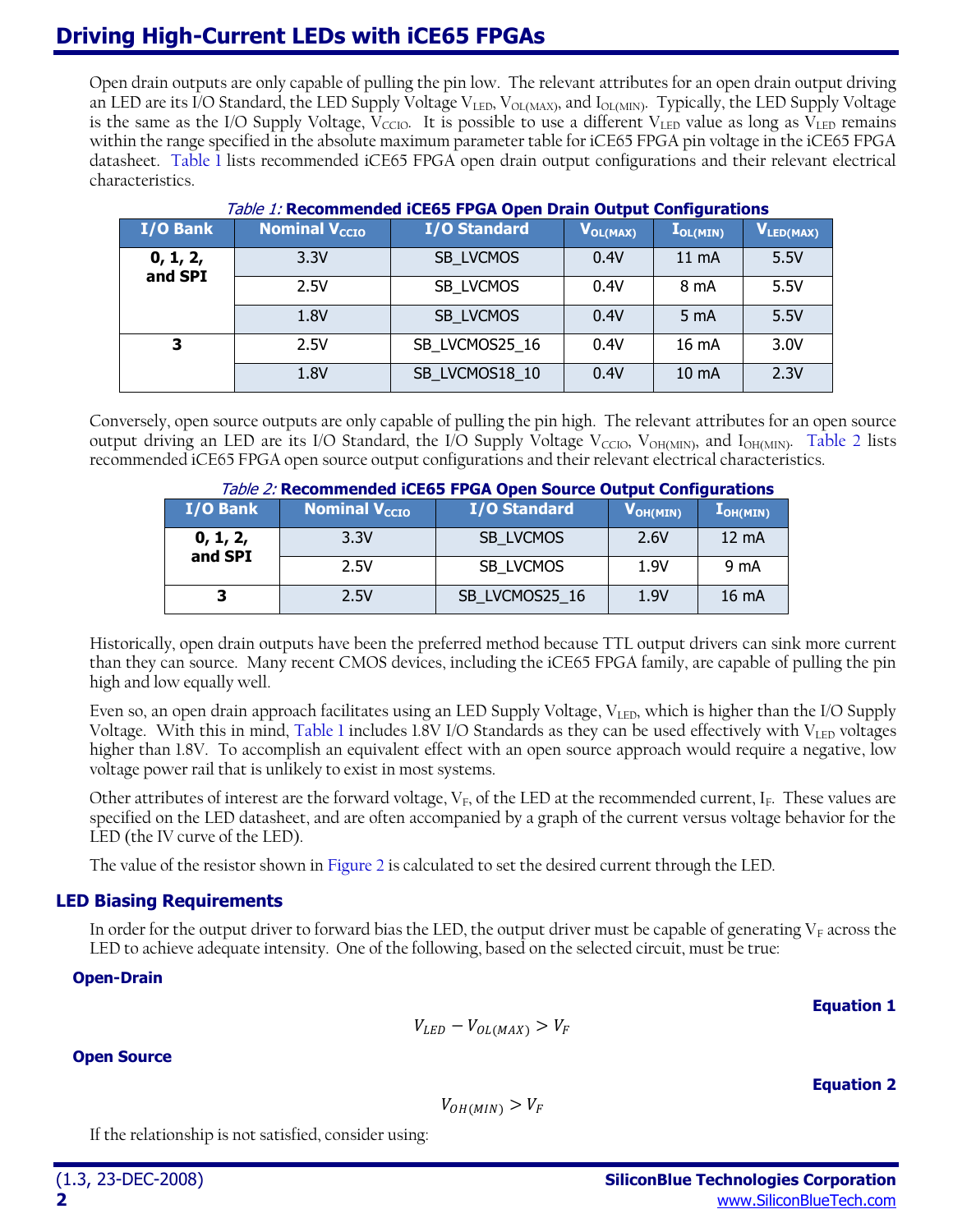- A different I/O Standard (lower  $V_{OL(MAX)}$  or higher  $V_{OH(MIN)}$ )
- A different operating point on the IV curve of the LED (lower  $V_F$  and lower  $I_F$ )
- A different LED device (a different IV curve with lower  $V_F$  and lower  $I_F$ )

# **LED Current Drive Requirements**

In order for the output driver to forward bias the LED, the output driver must have a current capability that meets or exceeds the desired  $I_F$  through the LED. One of the following, based on the selected circuit, must be true:

## **Open-Drain**

# $I_{OL(MIN)} > I_F$

# **Open Source**

 $I_{OH(MIN)} > I_F$ 

If the relationship is not satisfied, consider using:

- A different operating point on the IV curve of the LED (lower  $V_F$  and lower I<sub>F</sub>)
- A different LED device (a different IV curve with lower  $V_F$  and lower I<sub>F</sub>)
- Multiple I/O (effectively increasing  $I_{OL(MIN)}$  or  $I_{OH(MIN)}$ )

<span id="page-2-0"></span>The last option is especially attractive in applications where high current is required. It is possible to increase the effective I $_{\rm OL(MIN)}$  or I $_{\rm OH(MIN)}$ , using multiple output drivers, by connecting them in parallel outside the iCE65 FPGA device. This is shown in [Figure 3.](#page-2-0)

# Figure 3: **Increasing the Effective Open Drain or Open Source Drive Current**

Calculate the number of output drivers required by dividing the I<sub>F</sub> current for the LED by either the I<sub>OL(MIN)</sub> or  $I_{OH(MIN)}$  current for the iCE65, using the next highest integer. The effective  $I_{OL(MIN)}$  or  $I_{OH(MIN)}$  is the sum of the individual pin contributions. It is safe to connect open-drain or open-source output drivers in parallel because a crowbar current cannot occur; the ganged output drivers never conflict.

# **Number of Ganged Outputs Required**

Use [Equation 5](#page-3-0) or [Equation 6](#page-3-1) to determine the minimum recommended number of pins to drive the LED.



**Equation 3**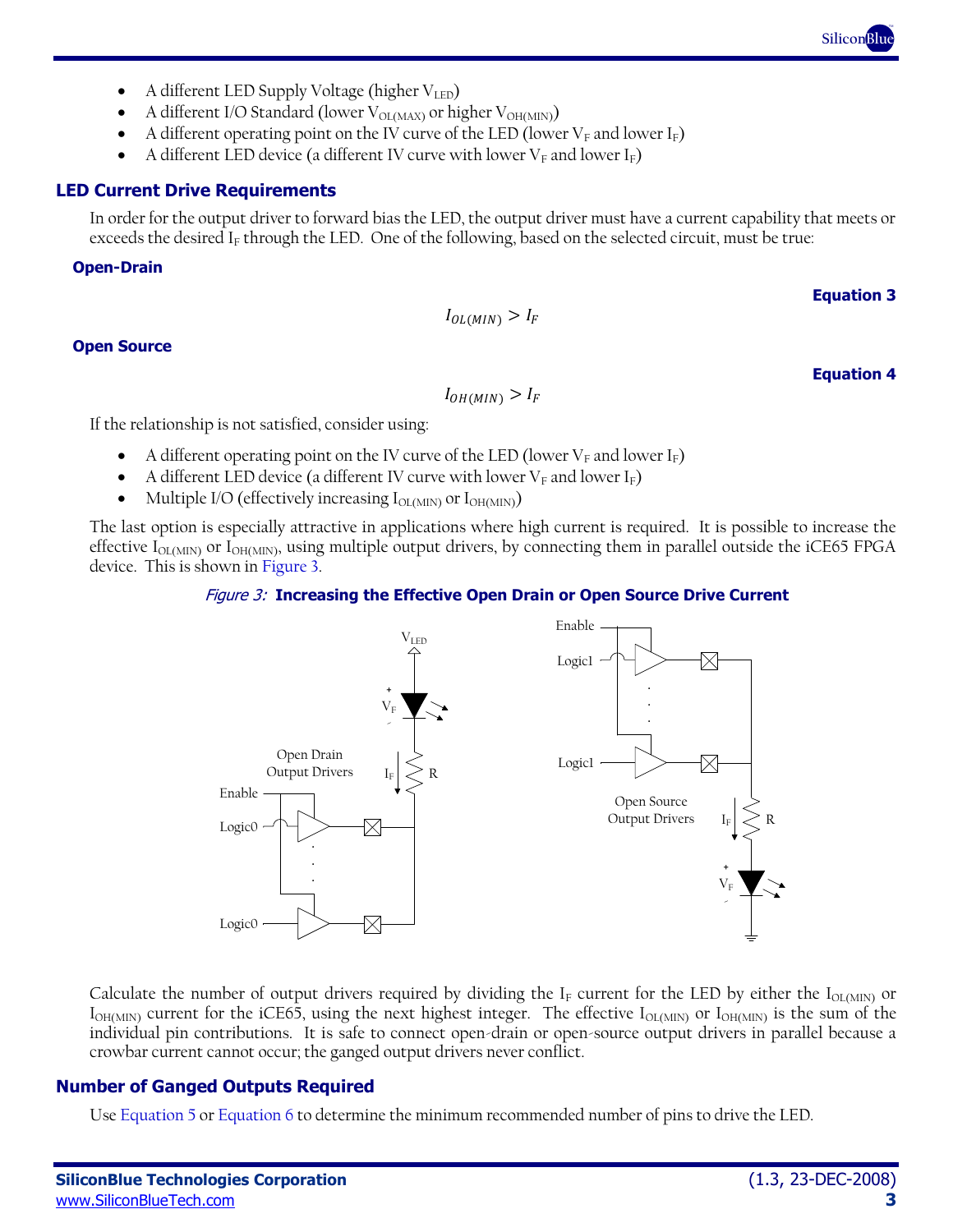<span id="page-3-0"></span>**Open-Drain Outputs**

Number\_of\_Pins = CELING 
$$
\left(\frac{I_F}{I_{OL(MIN)}}\right)
$$

<span id="page-3-1"></span>**Open-Source Outputs**

Number\_of\_Pins = CELING 
$$
\left(\frac{I_F}{I_{OH(MIN)}}\right)
$$

### **Calculating the Resistor Value**

#### **Open-Drain Outputs**

<span id="page-3-2"></span>For open-drain implementations using one or more pins, select a standard resistor value that satisfies [Equation 7.](#page-3-2)

**Equation 7**

$$
R \ge \frac{V_{LED} - V_{OL(MAX)} - V_F}{I_F}
$$

#### **Open-Source Outputs**

<span id="page-3-3"></span>For open-source implementations using one or more pins, select a standard resistor value that satisfie[s Equation 8.](#page-3-3)

**Equation 8**

$$
R \geq \frac{V_{OH(MIN)} - V_F}{I_F}
$$

#### **A Practical Example**

As a practical example, consider the Lumex SML-LX0603IW-TR high brightness LED. This LED exhibits a typical  $V_F$  of 2.0V at an I<sub>F</sub> of 20 mA. Use SB\_LVCMOS open drain driver(s) located in Bank 1 with V<sub>CCIO</sub> = V<sub>LED</sub> = 3.3V. The following attributes are obtained from [Table 1:](#page-1-0)

- $\bullet$   $V_{OL(MAX)} = 0.4V$
- $I_{\text{OL(MIN)}} = 11 \text{ mA}$

The development of a solution is discussed below. The resulting solution is evaluated on an iCE65 Evaluation Kit.

#### **Check LED Biasing**

Check [Equation 1](#page-1-2) for an open-drain output, is the LED biasing requirement met? Using the relevant values, the biasing conditions are indeed met, as shown in [Equation 9.](#page-3-4)

 $3.3V - 0.4V > 2.0V$ 

#### **Equation 9**

#### <span id="page-3-4"></span>**Calculate the Number of Pins Required**

<span id="page-3-5"></span>Using [Equation 5](#page-3-0) for an open-drain output, calculate the minimum number of pins required to drive the LED. As indicated by [Equation 10,](#page-3-5) two pins are required to drive this high-current LED at its rated current.

#### **Equation 10**

$$
CEILING\left(\frac{20\ mA}{11\ mA}\right) = CEILING(1.82) = 2
$$

#### **Calculate the Value for the Current-Limiting Resistor**

Using [Equation 7](#page-3-2) for an open-drain output, calculate the value for the current-limiting resistor. The result appears in [Equation 11.](#page-4-0) Select a standard resistor with a value greater than or equal to the calculated value.

**Equation 5**

**Equation 6**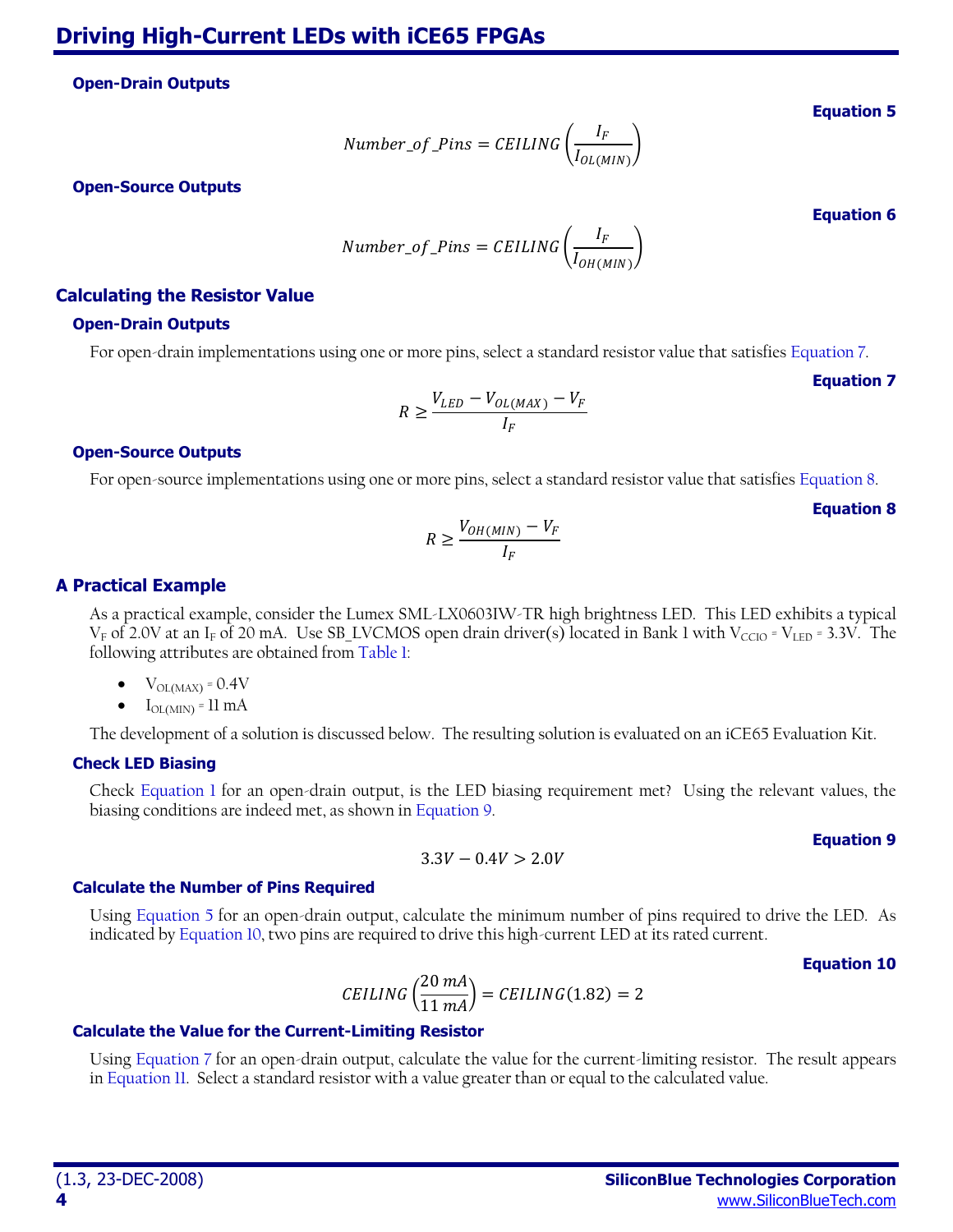**SiliconBlue** TM

**Equation 11**

$$
R \ge \frac{V_{LED} - V_{OL(MAX)} - V_F}{I_F} = \frac{(3.3V - 0.4V - 2.0V)}{20 \, mA} = 45.0 \, \Omega
$$

#### <span id="page-4-0"></span>**Create the Design Source Code**

As indicated by [Equation 10,](#page-3-5) two open-drain outputs are required to drive the LED. The output pins must be ganged together as shown in [Figure 3.](#page-2-0) The following code examples illustrate how to generate the required output pins in Verilog and VHDL. The LED illuminates when signal turn\_on is logic one.

#### **Verilog**

```
module driveled (
  input wire turn_on,<br>output wire    open_dra
                     open_drain_driver0,
   output wire open_drain_driver1
   );
 assign open_drain_driver0 = turn_on ? 1'b0 : 1'bz;
 assign open_drain_driver1 = turn_on ? 1'b0 : 1'bz;
```
endmodule

#### **VHDL**

```
library ieee;
use ieee.std_logic_1164.all;
```

```
entity driveled is port (
   turn_on: in std_logic;
   open_drain_driver0: out std_logic;
   open_drain_driver1: out std_logic);
end entity driveled;
architecture appnote of driveled is
   signal logic0 : std_logic;
begin
  logic0 \leq 0 open_drain_driver0 <= logic0 when (turn_on = '1') else 'Z';
 open_drain_driver1 <= logic0 when (turn_on = '1') else 'Z';
end architecture appnote;
```
#### **Evaluate the Complete Solution**

[Figure 4](#page-5-0) shows an implementation of the complete solution using a modified PMOD module plugged into an iCE65 Evaluation Kit. The leftmost LED has been isolated from the discrete driver on the PMOD module and is driven by two ganged open-drain pins on the iCE65 FPGA. The resistor used is  $51\Omega$ . The measured V<sub>F</sub> is 1.94V, confirming the validity of the calculations.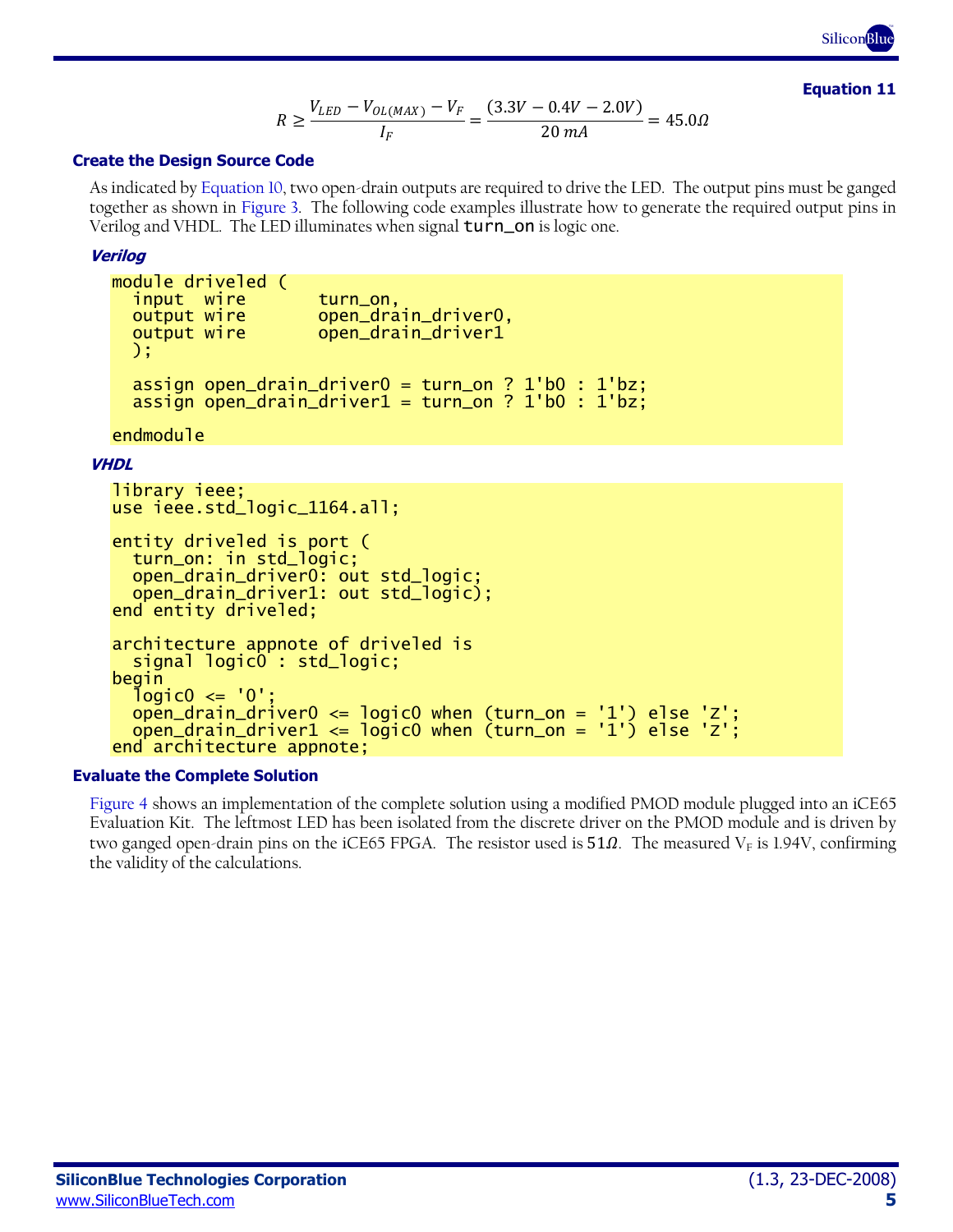<span id="page-5-0"></span>

Figure 4: **Direct Drive of LED with the iCE65 Evaluation Kit**

The two rightmost LEDs, driven by discrete drivers, are illuminated for comparison purposes. The optical output is comparable. The direct drive solution reduces total system cost by a reducing the component count and board area.

### **Conclusion**

The flexible I/O design of the iCE65 FPGA family can be used to directly drive many types of LEDs. Where high current is required, multiple open drain or open source output drivers can be safely connected in parallel. Using the techniques in this application note, discrete LED driver devices can be eliminated, reducing total system cost.

### **References**

The following references were used in the creation of this application note:

- Lumex, Incorporated. "[SML-LX0603IW-TR Surface Mount 635nm Red LED](http://www.lumex.com/pdf/SML-LX0603IW-TR.pdf)" datasheet (22-JUL-1997).
- SiliconBlue Technologies, Incorporated. "Handheld iCE: iCE65 Ultra Low-Power Programmable Logic [Family](http://www.siliconbluetech.com/media/iCE65Datasheet.pdf)" datasheet (10-OCT-2008).
- Wakerly, John. "Digital Design Principles and Practices Third Edition, Updated" New Jersey: Prentice Hall, Incorporated, 2001.

For more information on products, solutions, and applications enabled by SiliconBlue Technologies Corporation, take the next step and visit [www.SiliconBlueTech.com.](http://www.siliconbluetech.com/)

# **Revision History**

| <b>Nersion</b> | <b>Date</b> | <b>Description</b>                                                           |
|----------------|-------------|------------------------------------------------------------------------------|
| 1.3            | 23-DEC-2008 | Updated corporate contact information.                                       |
| 1.2            | 17-OCT-2008 | Initial public release, electrical data synchronized with product datasheet. |
| 1.1            | 12-SEP-2008 | First draft.                                                                 |

# **Disclaimer**

SILICONBLUE TECHNOLOGIES PROVIDES THIS APPLICATION NOTE TO YOU "AS-IS". ALL WARRANTIES, REPRESENTATIONS, OR GUARANTEES OF ANY KIND (WHETHER EXPRESS, IMPLIED, OR STATUTORY) INCLUDING, WITHOUT LIMITATION, WARRANTIES OF MERCHANTABILITY, NON-INFRINGEMENT, OR FITNESS FOR A PARTICULAR PURPOSE, ARE SPECIFICALLY DISCLAIMED.